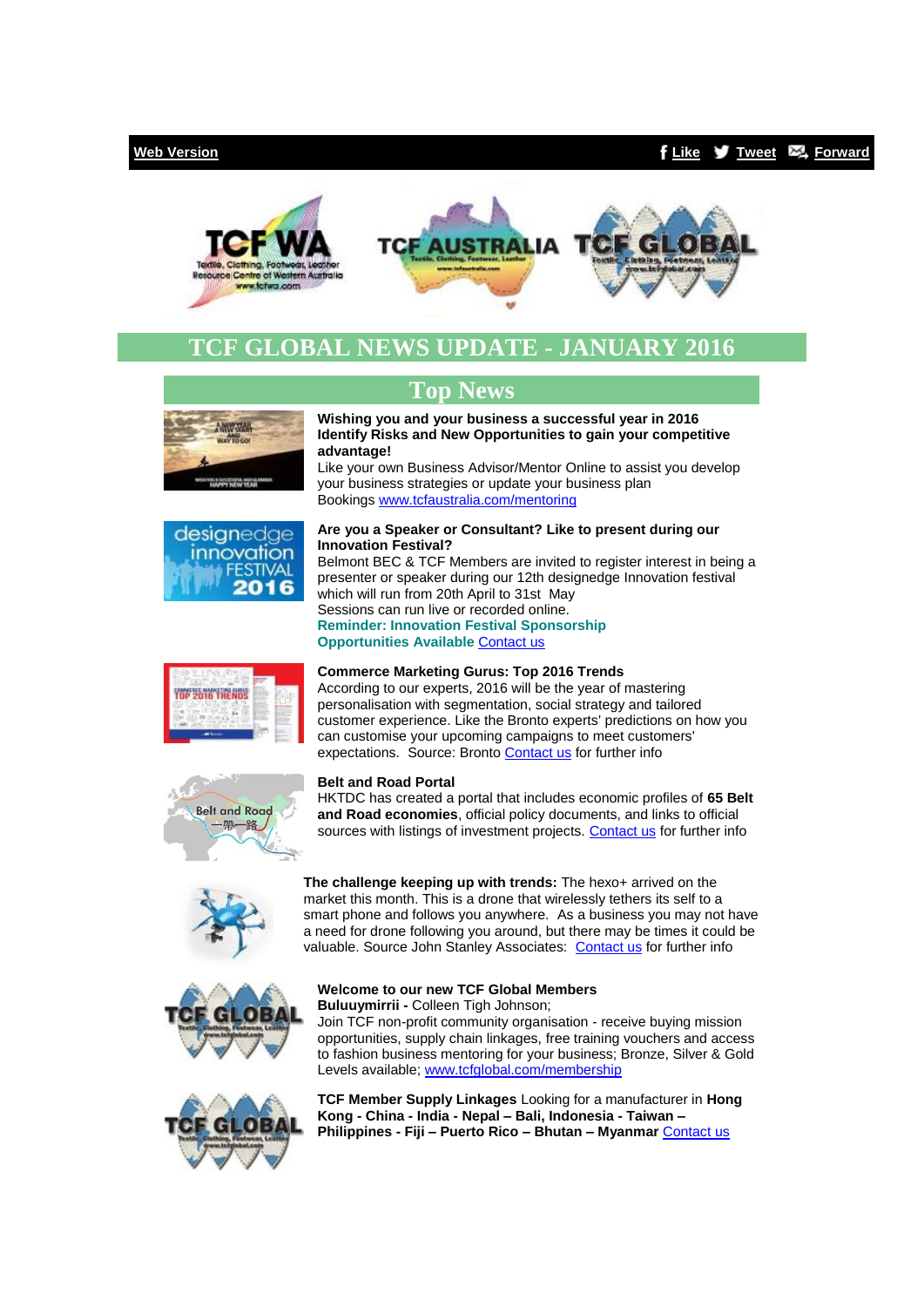

**Reduce your business energy costs by 20%-40% New Year Special - FREE Access to all nine topics Energy Efficiency Webinars** [www.tcfaustralia.com/greenenergywebinars](http://bbec.bridgewaymailer.com/t/j-l-hhuthkt-cfliira-m/)



# **Like to support Women in Nepal rebuild their small businesses**

Like your business to sponsor training & mentoring for women through our BPW Business Incubator Project supporting earthquake affected women in Nepal to rebuild their small business. [Contact us](mailto:support@belmontbec.com?subject=Re%3A%20Like%20to%20support%20Women%20in%20Nepal%20rebuild%20their%20small%20businesses)



# **Global Consumer Generations Infographic**

Do you know your Millennials from your Little Emperors? Compare and contrast consumer generations around the world and research your future consumer. Source: Stylus [Contact us](mailto:support@belmontbec.com?subject=Re%3A%20Global%20Consumer%20Generations%20Infographic) for further info

# **Upcoming TCF Trade Missions, Trade Events & Festivals**

**Couture Fashion Week, New York, February 12-14:** couture designer collection parades **Home & Giving Fair, February 20-23, Sydney, Australia**: Gifts, Home, Fashion, Jewellery, Kids, Kitchen, Outdoor, Stationary

**Intertextile Shanghai Apparel Fabrics, China, March 16-18;** TCF Buying Mission \*Accommodation Sponsorship **[Contact us](mailto:support@tcfwa.com?subject=Re%3AIntertextile%20Shanghai%20Apparel%20Fabrics%2C%20China%2C%20March%2016-18%3B)**

**Prime Source Forum, Hong Kong, March 24-25:** Apparel Industry Conference **Fashion Access Hong Kong, March 30-April 1:** Bags, Footwear, Leathergoods, Travelware, Fashion Accessories

### **Hong Kong Gifts & Premium Fair, April 27-30: TCF Buying Mission \*Accommodation Sponsorship. [Contact us](mailto:support@tcfwa.com?subject=Hong%20Kong%20Gifts%20%26%20Premium%20Fair%2C%20April%2027-30)**

**Centrestage, Hong Kong, September 28-30:** new fashion event - ready to wear and designer labels. **TCF Buying Mission \*Accommodation Sponsorship. [Contact us](mailto:support@tcfwa.com?subject=re%3A%20Centrestage%2C%20Hong%20Kong)**

**5th International Fashion Incubator Conference, 2016 - Venue and dates to be advised**  Sharing best practice from Fashion Incubators around the globe. Register your interest **[Contact](mailto:events@tcfwa.com?subject=Diary%20Date%20-%205th%20International%20Fashion%20Incubator%20Conference)  [us](mailto:events@tcfwa.com?subject=Diary%20Date%20-%205th%20International%20Fashion%20Incubator%20Conference)**



Design Options USA , Latest Colour Trends, USA Fall/Winter 16/17



Like more inf[o Contact us](mailto:support@tcfwa.com?subject=Trend%20Council)